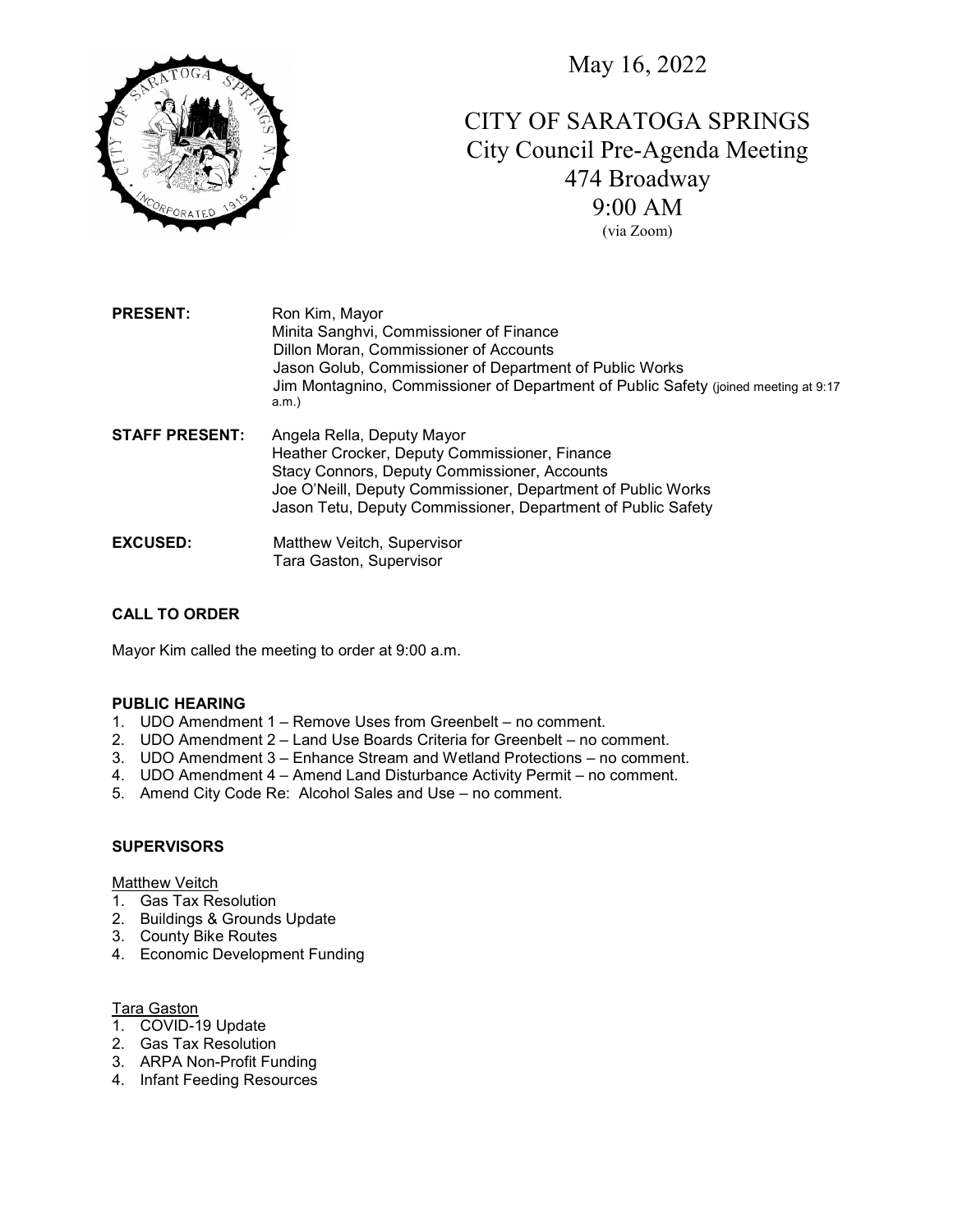City Council Pre-Agenda Meeting May 16, 2022

# CONSENT AGENDA

- 1. Approval of Temporary Outdoor Dining Permits as of 5/13/2022
- 2. Approve Budget Transfers Regular
- 3. Approve Budget Amendments Insurance
- 4. Approve Budget Amendments Regular
- 5. Approve Payroll 05/06/2022 \$834,168.38
- 6. Approve Payroll 05/06/2022 #2 \$15,285.49
- 7. Approve Payroll 05/13/2022 \$399,753.36
- 8. Approve Mid-Warrant 2022 22MWMAY1 \$52,763.02
- 9. Approve Warrant 2022 22MAY2 \$383,822.16

No comments.

# MAYOR'S DEPARTMENT

#### Announcement: Saratoga High School Mock Trial Team

Mayor Kim announced the Saratoga High School Mock Trial Team won their competition and will be recognized tomorrow night.

#### Proclamation: HP Wang

Mayor Kim pulled this item from the agenda.

Announcement: Appointment of Chair to Ethics Board

Mayor Kim announced Susan Barden is being appointed as chair. Brendan Chudy is helping with an upcoming meeting but has resigned.

Announcement: Appointment to Community Development Citizen Advisory Committee

Mayor Kim is appointing Alexus Brown to the Community Development Citizen Advisory Committee.

#### Announcement: Summer Season Open for CDPHP Cycle

Mayor Kim announced the bike racks are already out and the program will be launched.

#### Announcement: Civilian Review Board Procedure

Mayor Kim advised his office will be announcing the procedure and how the Council will be dealing with applications. The ordinance states the need to wait until the June Council meeting before appointing anyone.

## Discussion and Vote: Approval to Pay Invoices to #2,939 and \$4,351 to Goldberger & Kremer for Legal Services

Mayor Kim stated there was a voucher that wasn't submitted and now needs City Council approval.

Deputy Rella stated the problem was there was no purchase order in place before the work was done, but there is a contract is in place.

Commissioner Sanghvi stated there is no attachment.

Mayor Kim advised they are not able to attach the voucher as it contains attorney/client privileged information.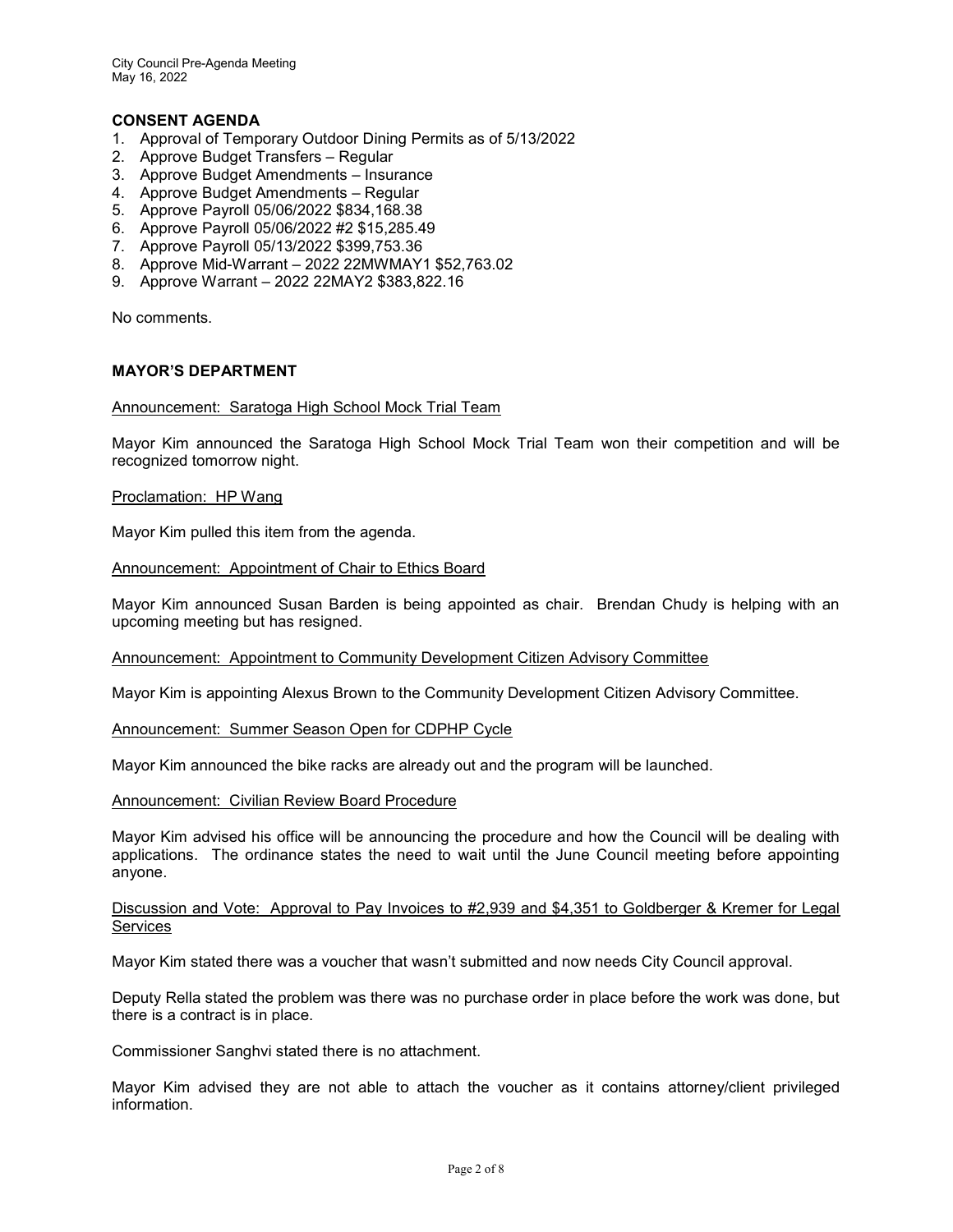Commissioner Sanghvi stated she would like to have the voucher, as she can't vote on something she can't see.

Discussion and Vote: Merit for Review and Referral to Design Review Committee – Proposed Amendments 1 and 2 to UDO

Mayor Kim advised this is being referred to the Design Review Committee as it implicates Design Review Committee standards on how they would review the product.

Discussion and Vote: Approval of MOU Between the Department of Navy and the City of Saratoga Springs

Mayor Kim advised this Memorandum of Understanding (MOU) is done annually.

Discussion and Vote: Resolution – Title 8 (Legal Matters)

Mayor Kim advised he spoke with the City Council members and circulated the proposed document yesterday.

Commissioner Moran confirmed that in Title 8, the decision to select counsel includes full approval of the City Council not just the decision of the mayor.

Mayor Kim asked City Attorney Izzo if a vote has been taken in the past on outside counsel.

Tony Izzo stated all contracts to engage with other legal professionals will be approved by the City Council.

Commissioner Sanghvi stated there is no attachment.

Deputy Rella advised the resolution will be attached to the agenda. Contracts always receive City Council approval.

Discussion and Vote: Authorization for Mayor to Sign Youth Service Project Minor Contract with the County of Saratoga

Mayor Kim advised this is a Recreation Department contract.

Discussion and Vote: Authorization for Mayor to Sign the Co-Sponsor Agreement with Saratoga Youth Boxing Association

Mayor Kim advised this is a Recreation Department contract.

Discussion and Vote: Authorization for Mayor to Sign Co-Sponsor Agreement with Rock Your Fitness Boot Camp

Mayor Kim advised this is a Recreation Department contract.

Discussion and Vote: Establish Title and Salary for Program Director in Recreation Department

No comments.

Set Public Hearing: Amend Capital Program and Budget for the Recreation Playground and Facilities Project Utilizing Subdivision Recreation Fees

Mayor Kim advised the City had set aside funds developers paid into for several years. The idea is to create a playground on the west side at Geyser Road School.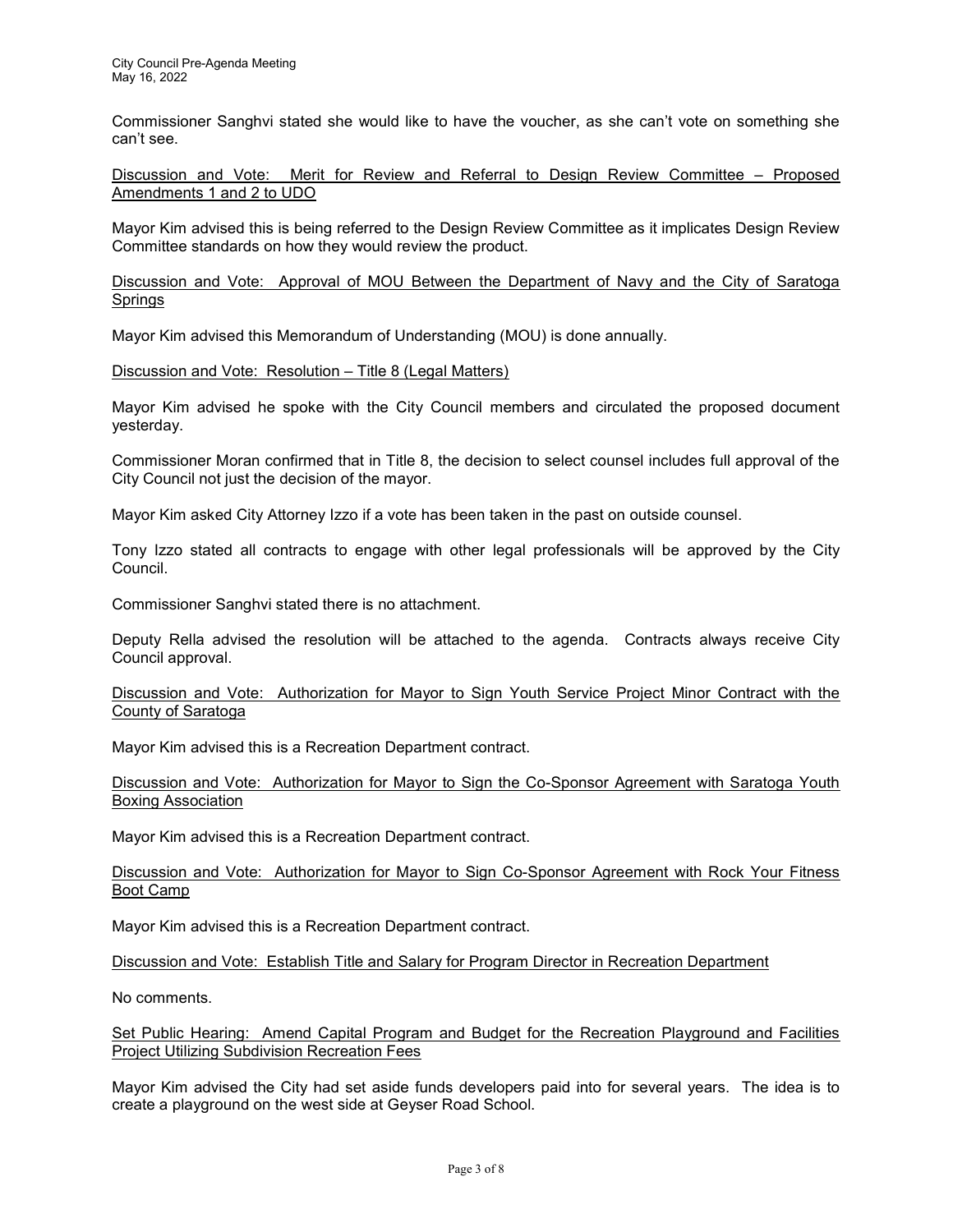John Hirliman advised the playground will be at Veteran's Memorial Park. The current playground will be removed and they will be adding amenities. They are working with a playground company that will do a presentation at the June 7, 2022 City Council meeting.

Commissioner Moran stated he wanted to be sure that the City playgrounds are going to be ADA compliant.

John Hirliman advised they will be ADA compliant. The company they are working with does a great job with making sure playgrounds are ADA compliant.

Set Public Hearing: Amend Capital Program and Budget for the Recreation Skate Park Project Utilizing Subdivision Recreation Fees

Mayor Kim stated this is for the skate park on the east side. The monies derived from the recreation subdivision fees will be going toward this project. A presentation will also be done on this.

## ACCOUNTS DEPARTMENT

## Discussion and Vote: Amend Chapter 61 Re: Alcohol Sales and Use

Commissioner Moran advised a new draft was circulated at the beginning of last week. The special use permit is being limiting to non-commercial entities. This limits it to a non-profit charity. In regards to Congress Park, there should be a more comprehensive process around it – an amenity add on complementary to the casino rental. There is no time limit on this, so this can be continued for another week if the Council wishes.

## Discussion and Vote: Resolution of Official City Newspaper

Commissioner Moran stated they are looking at ways to improve notification to the community. An evaluation of the newspapers was done and Times Union has the greatest distribution in Saratoga Springs. Saratoga Today does not meet the needs of the Council with weekly publication and the Gazette is published in a different county.

## Discussion and Vote: Authorization for Mayor to Sign Contract with New York State Industry for the Disabled (NYSID) for Design Review Scanning

Commissioner Moran stated this relates to the efforts to digitize records. Grant funds will be used for this project.

# Announcement: Grievance Day is Tuesday, May 24, 2022

Commissioner Moran stated grievance day is coming up. It is an important date for the Assessment Department.

#### Award of Bid: Aquatic Weed Harvester and Tilt Deck Trailer to Alpha Boats Unlimited

Commissioner Moran pulled this item, as it was a carry-over from the last agenda.

#### Announcement: Cannabis Update

Commissioner Moran stated he attended the NYCOM conference where this was discussed. He is waiting for the state to provide more information but he has found that people are interested. Commissioner Moran is going to create a working group to discuss traffic and public safety issues and include someone from each department.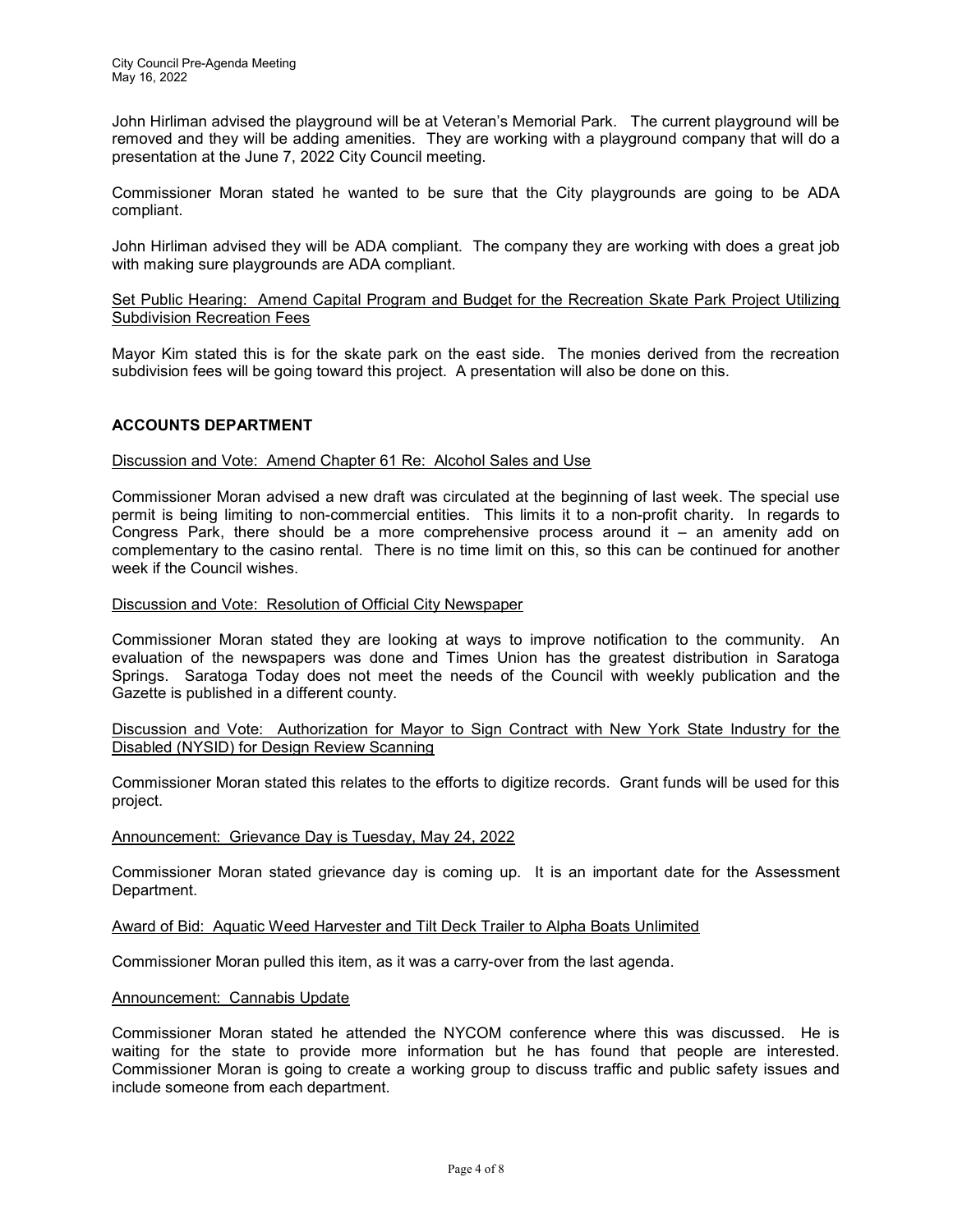## Announcement: Temporary Outdoor Dining Update

Commissioner Moran stated this was a collaboration and effort put forth with all departments. He thanked everyone for their work on this.

Set Public Hearing: Amend Chapter 136 Entitled Lodging and Eating and Drinking Establishments -Temporary Outdoor Seating Area Permits

Commissioner Moran advised the City has a couple nonconforming pre-existing uses. Language will be added that will give the ability to operate this season and they will receive a special use permit.

Tony Izzo advised Commissioner Moran used a couple of zoning terms he wants to clarify; pre-existing use means those that already have licenses. They are talking about existing licensing arrangements with the City.

Commissioner Moran stated that is correct.

Update: Special Events

Commissioner Moran stated there are some special events coming up at the end of May into June. The City is starting to define costs upfront and invoice the group/vendor.

Set Public Hearing: Amendment to Chapter 199A – Special Events

Commissioner Moran stated this amendment is to incorporate the invoicing structure.

Award of Bid: Polyaluminum Chloride to Holland Chemical

Commissioner Moran advised this chemical is used at the water treatment plant.

Award of Bid: Geyser Crest Well #7 Construction to Layne Christensen Company

Commissioner Moran stated the construction is to improve the output of the well.

Announcement: Update: COVID and Planned City Activities

Commissioner Moran stated everyone he knows has gotten COVID in the last couple of months. He would like to draw attention to wearing masks inside and testing kits are still available.

#### FINANCE DEPARTMENT

Update: Participatory Budgeting

No comment.

Update: City Finances

No comment

Discussion and Vote: Use of Assignment – IT Initiatives

Commissioner Sanghvi stated money was set aside last year in an assignment for the IT initiatives.

Discussion and Vote: Authorization for Mayor to Sign Addendum 1 with Granicus for Peak Management – Updated Agenda Software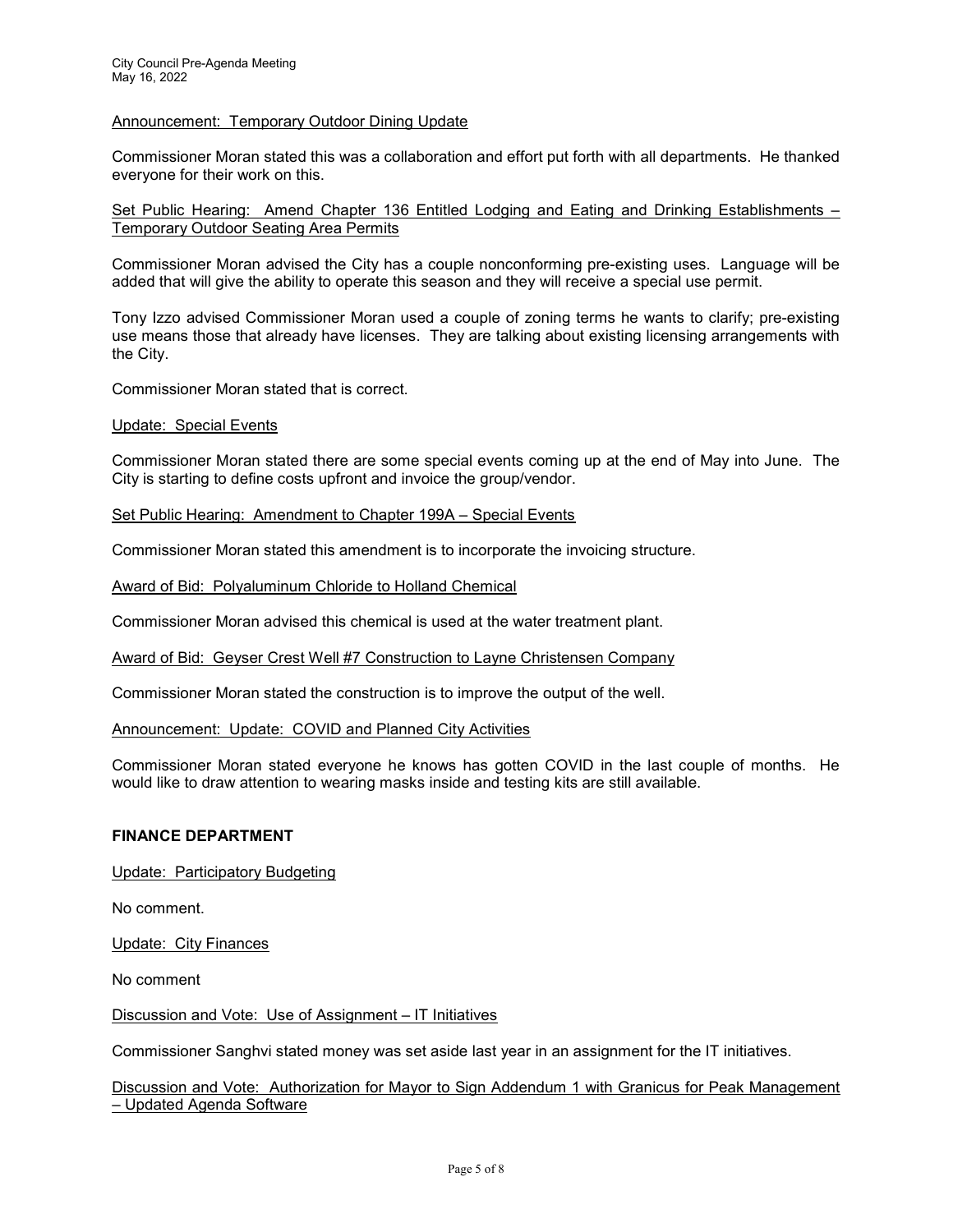Commissioner Sanghvi stated this addendum requires an extension of time at no cost.

Announcement: Transparency Portal on City Web – LIVE!

No comments.

Commissioner Sanghvi added a Discussion and Vote: Budget Transfers - Payroll.

Mayor Kim confirmed the fourth item is for moving money for Microsoft Outlook.

Commissioner Sanghvi stated it is for many initiatives. The City is getting new bids for Microsoft.

Mayor Kim stated he will speak to the issue of a poor choice made for what we had in the past. He also confirmed the money is coming from the general fund.

Commissioner Sanghvi advised the money is not coming from the general fund but from an assignment created by the previous administration. On October 5, 2021, the Council approved \$125,000 for IT.

## PUBLIC WORKS DEPARTMENT

Discussion and Vote: Department of Public Works Sick Bank Request

Commissioner Golub stated this is an agreement between the City and the unions where each employee contributes to the sick bank annually. An employee can withdraw time if needed, if they meet the criteria.

Discussion and Vote: Authorization for Mayor to Sign Contract with Alpha Boats Unlimited dba Barber Welding, Inc. for an Aquatic Weed Harvester and Tilt Deck Trailer

Commissioner Golub stated this is for the purchase of the weed harvester and tilt deck for \$167,000 with a trade in credit. This item came in under budget.

Discussion and Vote: Authorization for Mayor to Sign Contract with Layne Christensen Company for the Geyser Crest Well 7 Construction Contract in the Amount of \$99,465

Commissioner Golub stated this well is critical and has been failing and not producing enough water.

Discussion and Vote: Authorization for Mayor to Sign Contract with Holland for Water Treatment Plant **Chemicals** 

Commissioner Golub stated this chemical is purchased annually for the Water Treatment Plant.

Announcement: Deputy Commissioner of Public Works

Commissioner Golub announced Joe O'Neill will continue as deputy commissioner of public works.

Announcement: Water Main Distribution Pipe Replacement Project Update

No comment.

Discussion and Vote: Milling and Paving Schedule

No comment.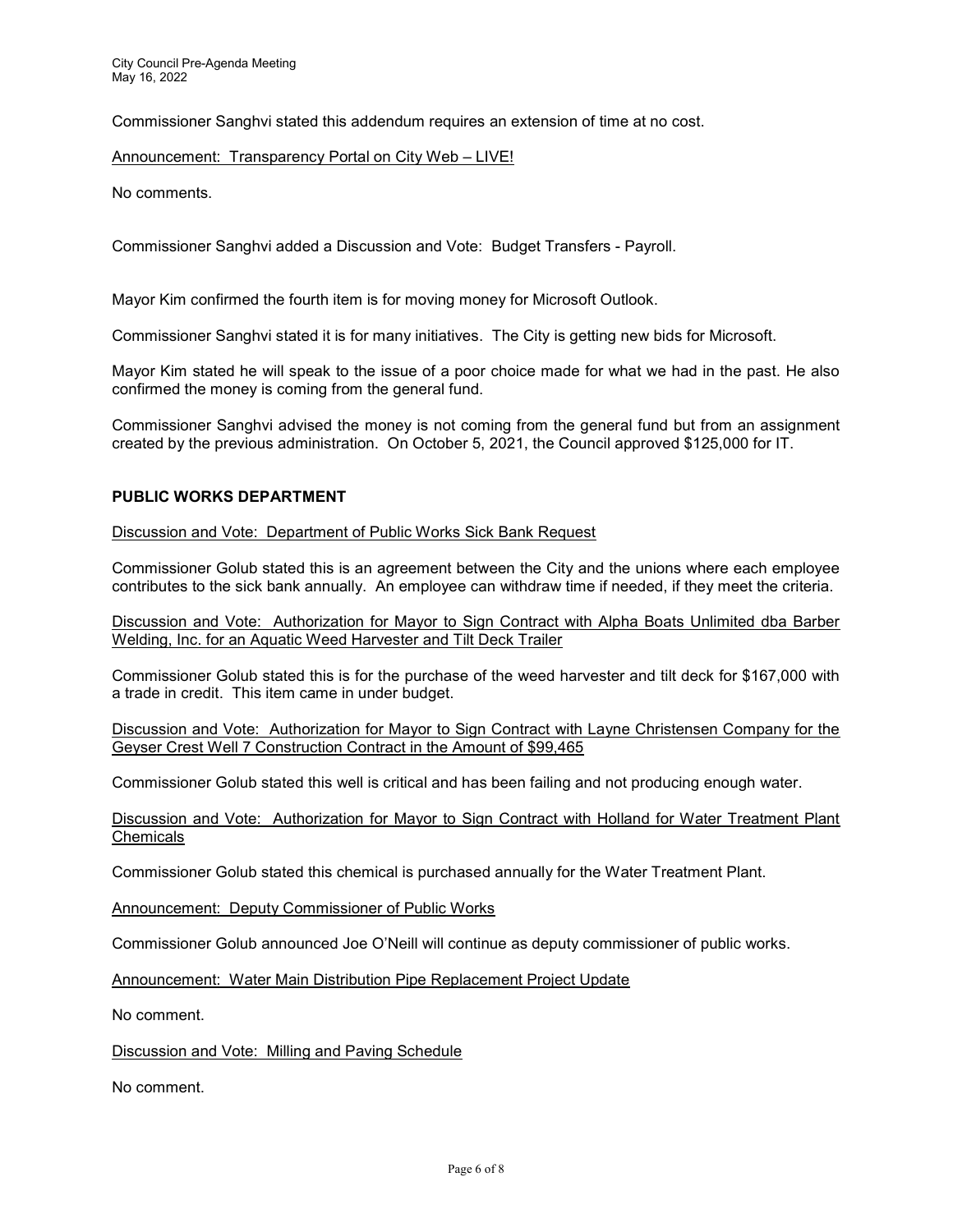# PUBLIC SAFETY DEPARTMENT

## Discussion and Vote: Authorization for Mayor to Sign Ricoh Contract Lease Agreement Change for DPS

Commissioner Montagnino advised the Department of Public Safety is upgrading to a color copier.

Discussion and Vote: Authorization for Mayor to Sign Addendum 2 with Therapeutic Horses of Saratoga, Inc.

Commissioner Montagnino stated this addendum replaces the original contract. Therapeutic Horses board the City's equine officers.

Discussion and Vote: Pay Increase for Track Season Vehicle Traffic Controllers from \$10.50 per hour to \$15 per hour

Commissioner Montagnino advised it will be virtually impossible to get any workers without the increase in pay.

Commissioner Moran asked Commissioner Montagnino if he felt \$15 per hour is enough. Why limit it to that?

Commissioner Montagnino stated it is not enough but they need to deal with the problem of inflation and lack of labor supply. They also need to discuss the wages of the school crossing guards and 911 dispatchers as they currently make less than school bus dispatchers do and the DPW dispatchers. About 40 people took the dispatch test. They are waiting for New York State to grade the exams. Commissioner Montagnino stated he is hesitant to hire provisional people and start training them in case they don't make the grade.

## Discussion and Vote: Authorization for Mayor to Sign Educational Agreement with Momentive Performance Materials

Commissioner Montagnino stated there is no direct cost to city. Momentive has a fire brigade staff who asked to shadow our firefighters for training purposes.

Commissioner Moran stated Momentive was one of his biggest clients for the majority of his career.

Commissioner Montagnino added an item: Discussion and Vote: Authorization for Mayor to Sign Agreement with Community Emergency Corp., Inc. This is for leasing ambulances as well as providing additional staffed ambulance when needed. The City is closing an agreement with Live Nation to provide ambulance service at SPAC. The total estimated cost is \$25 per hour to lease the ambulance with our staff. It appears the City will be leasing the ambulance 13 times and will need to lease a staffed ambulance three times. The total estimated cost for this is \$5,600 and the City will be compensated for every ambulance trip.

Commissioner Moran asked if the traffic improvements to the Phila corridor being worked on will be on the next City Council meeting. This would be for the extra loading zone space in front of Café Lena to accommodate the tour vehicles and the 'Grub Hub' spot.

Commissioner Montagnino advised he believes that could make the next City Council meeting.

Commissioner Moran asked the Council if they all understand the gas tax. He doesn't believe it is going to save the consumer anything. He is not in favor of enacting anything locally.